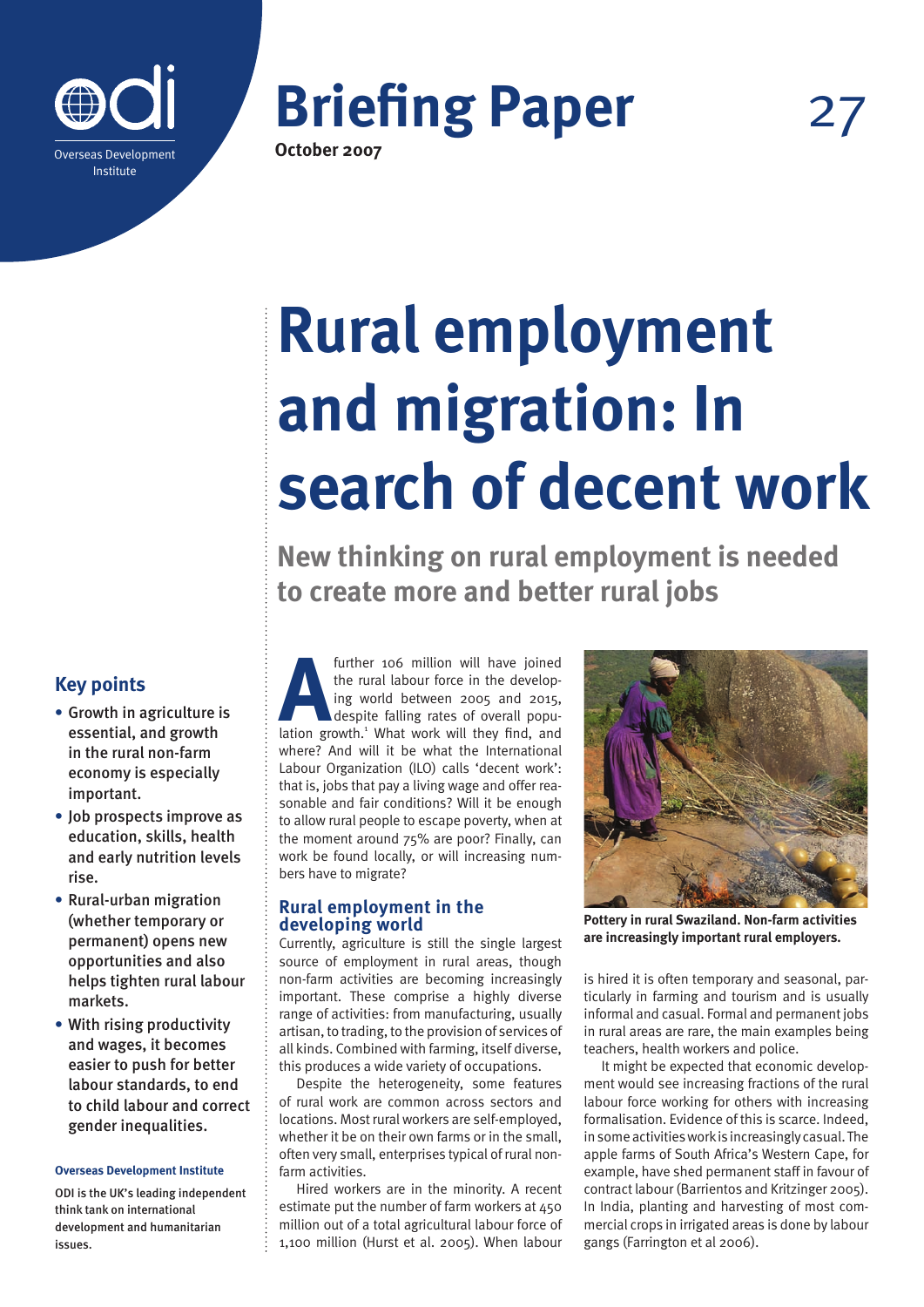Employment patterns in agriculture seem to be divided sharply between two kinds of farming. For those crops and livestock that require ample areas of land, most of the labour force comes from farming household – albeit that the area used may vary considerably depending on access to machinery: from one or two hectares for those with hand tools, to hundreds of hectares for those with tractors and harvesters. Relatively little hired labour is used owing largely to the costs of supervising hired labour. But for activities that require little land, such as horticulture, floriculture, aquaculture, pigs and poultry, factorystyle operations are both possible and economic. Economies of scale apply including those in hiring and supervising labour, so that the bulk of the work is carried out by paid employees. Since industrialised farming is becoming more important, as it produces the higher-value foods increasingly demanded as

| Table 1: Public policy and rural labour markets    |                                                                                                                                                                                                                                                                                                                                            |
|----------------------------------------------------|--------------------------------------------------------------------------------------------------------------------------------------------------------------------------------------------------------------------------------------------------------------------------------------------------------------------------------------------|
| <b>Element</b>                                     | <b>Poverty links/characteristics</b>                                                                                                                                                                                                                                                                                                       |
| <b>Demand for rural labour</b>                     |                                                                                                                                                                                                                                                                                                                                            |
| Economic growth                                    | • National economic conditions and incentives<br>. Public investment in public goods complementary<br>to private investment - roads, power supplies,<br>telecomms, water, etc.<br>· Improving financial systems, including credit access<br>· Subsidies to particular sectors and activities, including<br>tax breaks, grants to investors |
|                                                    | · Agricultural development<br>• Promotion of micro- and small-scale businesses in rural<br>areas                                                                                                                                                                                                                                           |
| Public employment                                  | • Public works schemes<br>· Public spending in rural areas on roads, education,<br>health, etc.                                                                                                                                                                                                                                            |
| Relative costs of<br>factors of production         | · Tackle distortions that reduce employment: subsidies<br>to capital, taxes on labour                                                                                                                                                                                                                                                      |
| Improving labour<br>productivity                   | • Education<br>• Health and nutrition                                                                                                                                                                                                                                                                                                      |
|                                                    | • Vocational training                                                                                                                                                                                                                                                                                                                      |
| <b>Supply of rural labour</b>                      |                                                                                                                                                                                                                                                                                                                                            |
| Population growth                                  | · Education, family planning                                                                                                                                                                                                                                                                                                               |
| Norms on<br>participation in<br>labour markets     | · Keeping children in school longer<br>• Prohibitions and controls on child labour<br>· Retiring workers earlier<br>• Gender roles - education                                                                                                                                                                                             |
| Migration, including<br>urbanisation               | • Controls on movement to other rural areas, out of<br>country, to cities<br>• Facilitating migration<br>• Land tenure                                                                                                                                                                                                                     |
| <b>Direct intervention in rural labour markets</b> |                                                                                                                                                                                                                                                                                                                                            |
| Improving wages                                    | Setting minimum wages                                                                                                                                                                                                                                                                                                                      |
| Improving labour<br>conditions and<br>benefits     | • Measures against discrimination: laws, education<br>· Setting labour standards: work hours, leave; protection<br>against arbitrary dismissal; benefits and insurance<br>against injury and sickness; health and safety<br>regulations; child care provision, maternity leave                                                             |
| Improving bargaining                               | • Facilitating worker organisation<br>· Mandatory negotiations between employers and unions                                                                                                                                                                                                                                                |

incomes rise, we can expect to see more hired labour in these activities.

#### **Low pay and poor conditions**

Most rural work is poorly rewarded. For example, farming in much of Africa and Asia rarely generates more than US\$750 per worker a year. From this must be deducted the cost of any purchased inputs. The remainder is shared between the workers and their dependents, leaving too little to escape dollar-a-day poverty.

Returns in many non-farm jobs are not much better, and sometimes worse. In Ghana in 2000, for example, estimates of returns per day were US\$2.50 for carpentry and US\$2.60 for charcoal-making, compared to US\$3.90 for staple crops and US\$1.60 for vegetable growing (Wiggins et al. 2002)

Here then is the critical problem for rural employment: that so much effort leads only to poverty wages. $<sup>2</sup>$ </sup>

If the pay is low, the conditions are equally bad. Rural work, especially farming, is often arduous, sometimes monotonous, and frequently hazardous. The ILO (2003) reports 3–4 million people are affected by hazardous pesticides every year, with 40,000 deaths as a result; part of an annual toll of 170,000 deaths amongst agricultural workers. To make matters worse, given the informal conditions of most agricultural and rural work, few workers have insurance against the consequences of sickness, accidents, and unemployment.

In addition, farming is by the far the largest employer of child labour: 70% of the estimated 246 million working children are occupied in farming.

Some jobs, for example those where people are locked into labouring for others to pay off debts, amount to forced labour, if not outright slavery. Discrimination against female workers is common, with many being paid considerably less than male counterparts for the same job. In India in 1999/2000, female labourers earned on average just 72% of male rates in agriculture, and even less, 62%, in non-farm jobs (Bhalla et al. 2004)

### **Migration**

Given these problems, it is not surprising that many rural workers migrate to try and find better paid jobs, often in urban areas or manufacturing industry. Export industries in Bangladesh and Vietnam, for example, attract cheap labour from under-developed rural areas. Here, workers may be offered a formal contract. But informal jobs in the service and construction sectors, with no contract or social security, also absorb large numbers of workers. Although hardly decent work, these jobs offer more days of work in a year and better wages than farm work. Poor working conditions do, however, involve elements of risk for the poor.

Many poor households in developing countries now combine farm and off-farm activities seasonally. What is especially striking is the increase in temporary and circular movements, ranging from trips that last several months to daily commuting for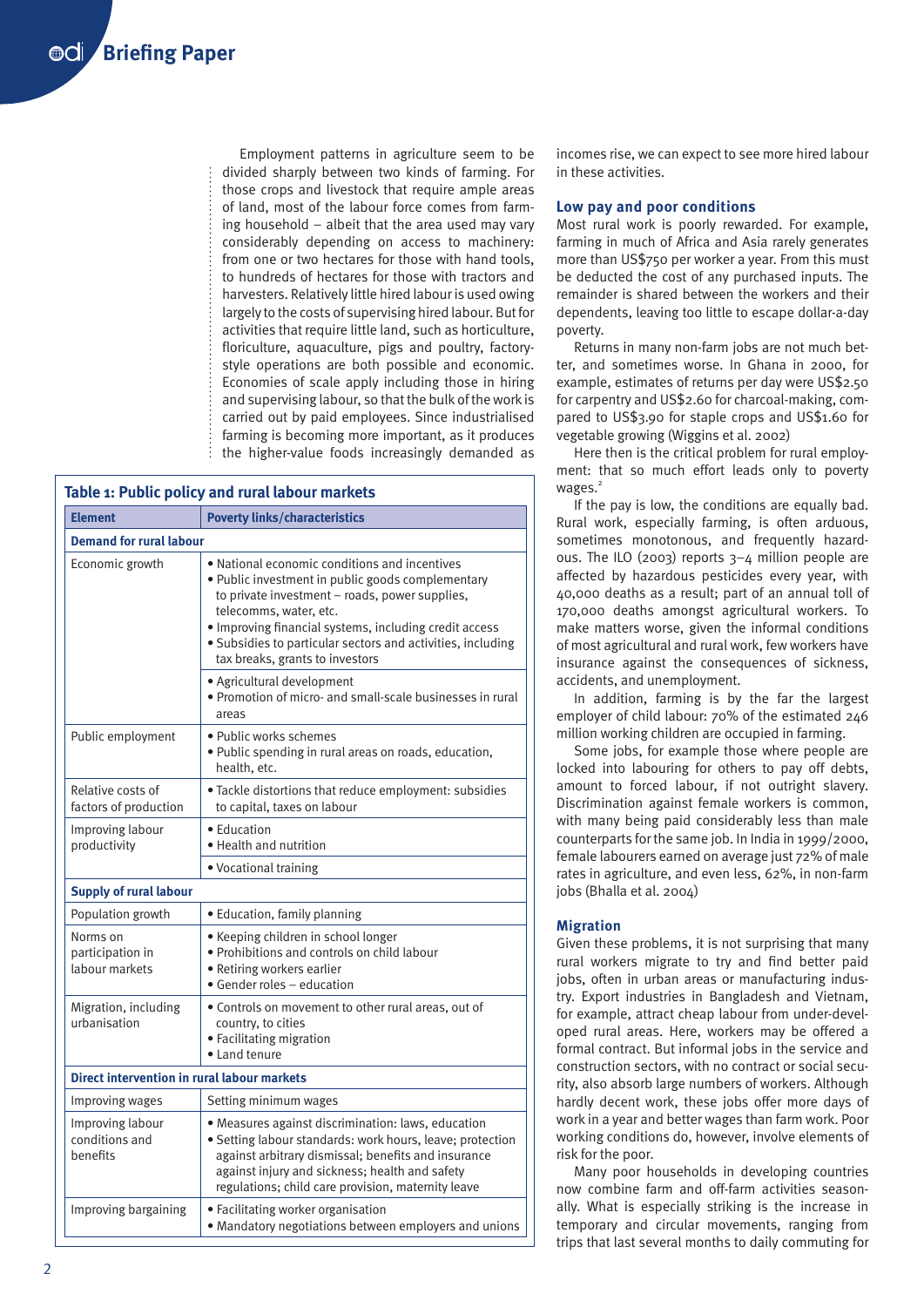work. Dramatic improvements in communications and transport have created conditions for large-scale internal movement of people at unprecedented levels. In Andhra Pradesh, India, surveys show that 40% or more of villagers commute daily to urban centres. In China, one of the fastest growing economies in the world: rural-urban migrants increased from about 26 million in 1988 to 126 million in 2004. Most retain strong links with their rural families. Current projections suggest that between 12 and 13 million migrants will move to urban areas each year over the next couple of decades, and many will continue to circulate unless restrictions on settling in urban areas are relaxed.

Although domestic migrants far outnumber international ones, with greater potential to reduce poverty, lack of data means the importance of internal movements is not fully appreciated. While official statistics may show a slowing of permanent ruralurban migration, micro studies show increasing levels of circular migration.

For example, in Bangladesh, of those leaving their villages, one-tenth moved to other rural areas, just under one-quarter went to other countries, while twothirds moved to urban areas (Rahman et al. 1996). Dhaka, with its work opportunities in garments, rickshaws and domestic service, was the most common destination. Most people returned to their villages at the end of the working season.

### **Policy**

Policies to improve rural employment can be divided into those affecting the demand and supply of labour, and those intervening directly in labour markets (see Table 1)

On the **demand** side, the agenda is very much one of stimulating growth of private enterprise, be they farms or (usually small) rural businesses. Agricultural development can create large numbers of jobs in low income countries, as in the Asian Green Revolution. But since the 1990s, jobless growth has been seen in countries such as Egypt and India, where farming had used labour intensively. This results, in part, from a welcome increase in agricultural labour productivity. If there are to be additional jobs in farming, then most will probably arise in the more industrialised sectors – horticulture, flowers, fish farming, pigs, and poultry.

But if farming is not generating rural jobs, then the non-farm sector must do so. This prompts questions about how to promote rural activities other than farming, including to what extent they depend on vigorous growth of farming itself. Although in general the requirements for rural growth are well known – physical infrastructure, functioning economic institutions, a conducive investment climate, demand in urban areas – getting these in place in particular cases has often proved less than straightforward.

Many countries have programmes of public works. Whilst these can be an excellent way to provide social protection, create valuable infrastructure, and provide training to young workers, they are less successful in creating jobs. Even the largest examples do not always make much of a difference to overall demand for labour. For example an evaluation of two of India's largest rural employment generation schemes, the Jawaharlal Rozgar Yojana (JRY) and the Employment Assurance Scheme (EAS), by the Comptroller and Auditor General of India in the 1990s, found that the average number of days for which each employment seeker got work ranged between seven and 21 days under JRY and between nine and 18 days under EAS. On the other hand, the Maharashtra Employment Guarantee Scheme has been able to provide significant amounts of work, leading to increased wages in the rural economy.

In the past, cheap credit policies encouraged investment in machinery and reduced demand for labour. Such distortions are less common following policy reforms. Indeed, often the contrary may be the problem: the cost of capital is higher than it should be. Not that this is necessarily an advantage to labour – lack of investment lowers overall production, productivity, and ultimately reduces labour hiring.

On the **supply** side, too little vocational training is provided in rural areas, and even then the quality is often not good enough. Some recent innovations that bring together private enterprise and trainers, such as Brazil's National System for Rural Apprenticeship (SENAR), show some promise. Otherwise, most rural areas suffer from a marked deficit in health and education provision. Spurred in part by the Millennium Development Goals, some countries are making special efforts to correct this – as seen, for example, in Latin America, where cash transfers to the rural poor are offered on condition that children go to school and pre-schoolers attend clinics.

These programmes are also reducing child labour in rural areas – one of the few measures that has succeeded in doing so, since outright prohibition of child labour has rarely made much difference in rural areas.<sup>3</sup> For middle income countries that can afford such programmes they hold great promise.

Until recently, most governments in the developing world have tried to reduce **migration**, or simply ignored it. Increasingly they are becoming aware of its potential. Priorities include: reducing the costs and risks faced by migrants; ensuring that entitlements to state services are portable; facilitating remittances; improving accountability and transparency in labour markets; and raising awareness of labourers' rights.

Governments are increasingly prepared to facilitate movement. For example, China has removed requirements for migrants to have permits to move to cities. Vietnam is also reviewing registration rules. In both countries, donor-funded programmes have started to cater to migrants, including informal movers. Mobile ration cards for 5,000 migrants are being piloted in small and major towns in Rajasthan, India; while in Madhya Pradesh, the UK Department for International Development is funding a comprehensive migrant support programme in eight tribal districts, which aims to provide information on opportunities and improve bargaining power by enhancing skills. Several NGOs, such as the Gramin Vikas Trust in Madhya Pradesh and Adhikar in Orissa, have migrant support programmes to improve the efficiency, safety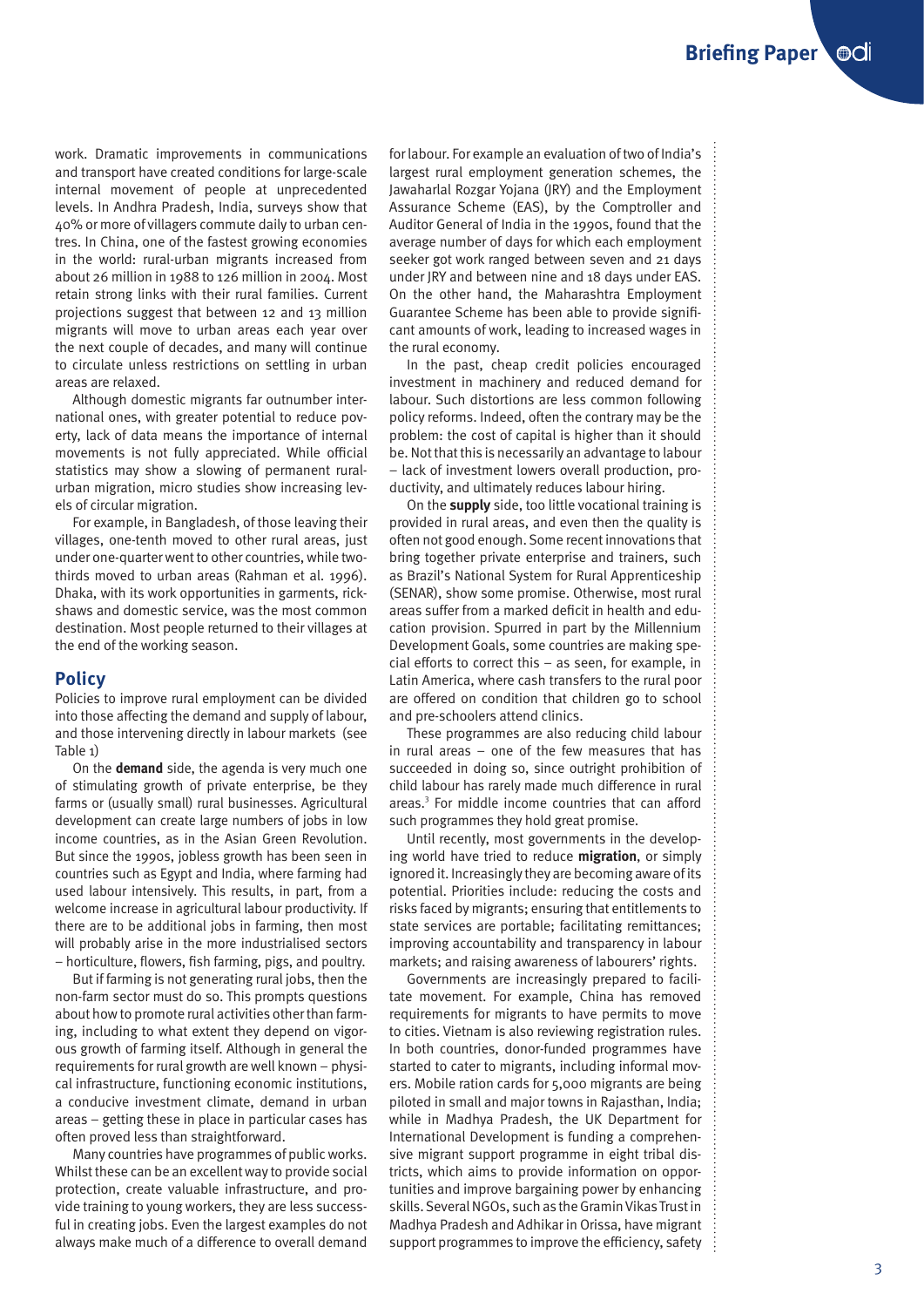and cost of remittance mechanisms.

There is, by and large, limited scope for successful **direct intervention** in rural labour markets – given that the bulk of work is self-employment or informal hiring that lies beyond the reach of most states. That said, in some cases, if the labour market is tightening and employers find it hard to get the staff they need, improved outcomes are possible.

Minimum wages can influence wage settlements, even in informal activities, since they signal acceptable levels of pay. Large companies with international reputations to protect and enhance do sign up to labour codes and implement them, as seen on Costa Rican banana farms (Smith 2006). And when trained labour is relatively scarce, unionisation can bring improvements to pay and conditions. A case in point is that of hired labourers on the irrigated farms of Petrolina-Juazeiro in North-East Brazil. A combination of shortage of trained workers, tutelage of newlyformed unions by an experienced federation of unions, the presence of ILO efforts to check child labour, and fear of loss of reputation by large companies operating export farms, enabled farm worker unions to negotiate higher rates of pay and better conditions (Damiani 2003). In India, actions by NGOs have also been effective. The All India Democratic Women's Association, has succeeded in raising wages in some locations through its evidence-based campaigns.<sup>4</sup>

In many developing countries, workers in formal employment have long been protected from risks by insurance, and their old age provided for by pensions, both paid for by employers. To some extent the same applied to farm labourers attached or bonded to paternalistic employers. Fewer workers now benefit from these arrangements, as work is contracted out or made more casual. In some countries, especially in Latin America, this is prompting new thinking about providing social protection that is no longer linked to specific jobs. For the rural poor, this promises to provide them with benefits that they could never have obtained under previous systems. For example, South Africa extended pensions to all retired workers in 1996, irrespective of their race. The largest gainers from this move were the elderly in poor rural households.

#### **Conclusions**

Rural employment is inextricably bound up with the challenge of meeting the first Millennium Development Goal of reducing by half the proportion of people living on less than a dollar a day and the proportion of people who suffer from hunger. Ways to improve existing rural jobs and to create additional jobs for the more than 100 million new workers expected in the decade leading up to 2015 need to be found. Four things must be done:

- **1**. Increase growth both in agriculture, since most rural workers earn their living from the land; and especially in the rural non-farm economy. Growth in agriculture will create some new jobs, primarily in the more industrial forms of farming, although the major contribution is most likely to be higher productivity and better returns to self-employed farmers. Growth in the non-farm economy will be critical to creating new jobs and, therefore, putting upward pressure on rural wages.
- **2**. Invest in rural people: basic education, skills, health, and early nutrition. This not only improves people's job prospects, but also reduces unacceptable disparities between rural and urban people. Much can be done to remedy these disparities if public resources are allocated accordingly.
- **3**. Encourage migration through provision of information, improved transport, making rights to public services and protection portable, and facilitating remittances. If some of the rural work force can find jobs in the cities as migrants or commuters, this will help tighten rural labour markets.
- **4**. Push for better labour standards to end to child labour and to correct gender inequalities. As rural labour markets tighten, with rising productivity and wages, demanding this should become easier.

Finally, while much of this is a rural agenda, it also depends on thriving urban economies to generate markets for rural produce and services.

**Written by** ODI Research Fellows Steve Wiggins (s.wiggins@odi.org.uk) and Priya Deshingkar (p.deshingkar@odi.org.uk).

### **References and Endnotes**

#### **Endnotes**

- 1. Data from UN population estimates, medium variant. Population Division, Department of Economic and Social Affairs, United Nations Secretariat, World Population Prospects: The 2006 Revision and World Urbanization Prospects: The 2005 Revision, http://esa.un.org/unpp, downloaded July 21, 2007
- 2. The issue can be seen as one of under-employment rather than unemployment. In this case under-employment exists largely because workers are unable to achieve higher productivity with the land, tools and inputs used. Three other situations constitute under-employment: '(i) workers involuntarily working less than full time; (ii) highly skilled workers forced to take up low-paying jobs that require, at best, modest levels of skill, (iii) underutilization of employed workers due to overstaffing …' (ADB 2005, 1)
- 3. Compulsory education, as mandated in South Korea, can also be effective. But this clearly depends on the ability to enforce such rules. In many rural areas, that would be difficult.
- 4. More dramatically, in the past armed peasant struggle in the Telangana region of Andhra Pradesh succeeded in raising agricultural wages (Sundarayya 1973).

#### References

A full list of references is available online at: tinyurl.com/yuqtsf

For more ODI resources on livelihoods, visit: www.odi.org.uk/livelihoods

Photo credit: flickr/delayed gratification



111 Westminster Bridge Road, London SE1 7JD

Institute

Tel: +44 (0)20 7922 0300 Fax: +44 (0)20 7922 0399 Email: publications@odi. org.uk **Briefing Papers** present objective information on important development issues. Readers are encouraged to quote or reproduce material from them for their own publications, but as copyright holder, ODI requests due acknowledge-

publication. This and other ODI Briefing Papers are available from www.odi.org.uk

ment and a copy of the

© Overseas Development Institute 2007 ISSN 0140-8682